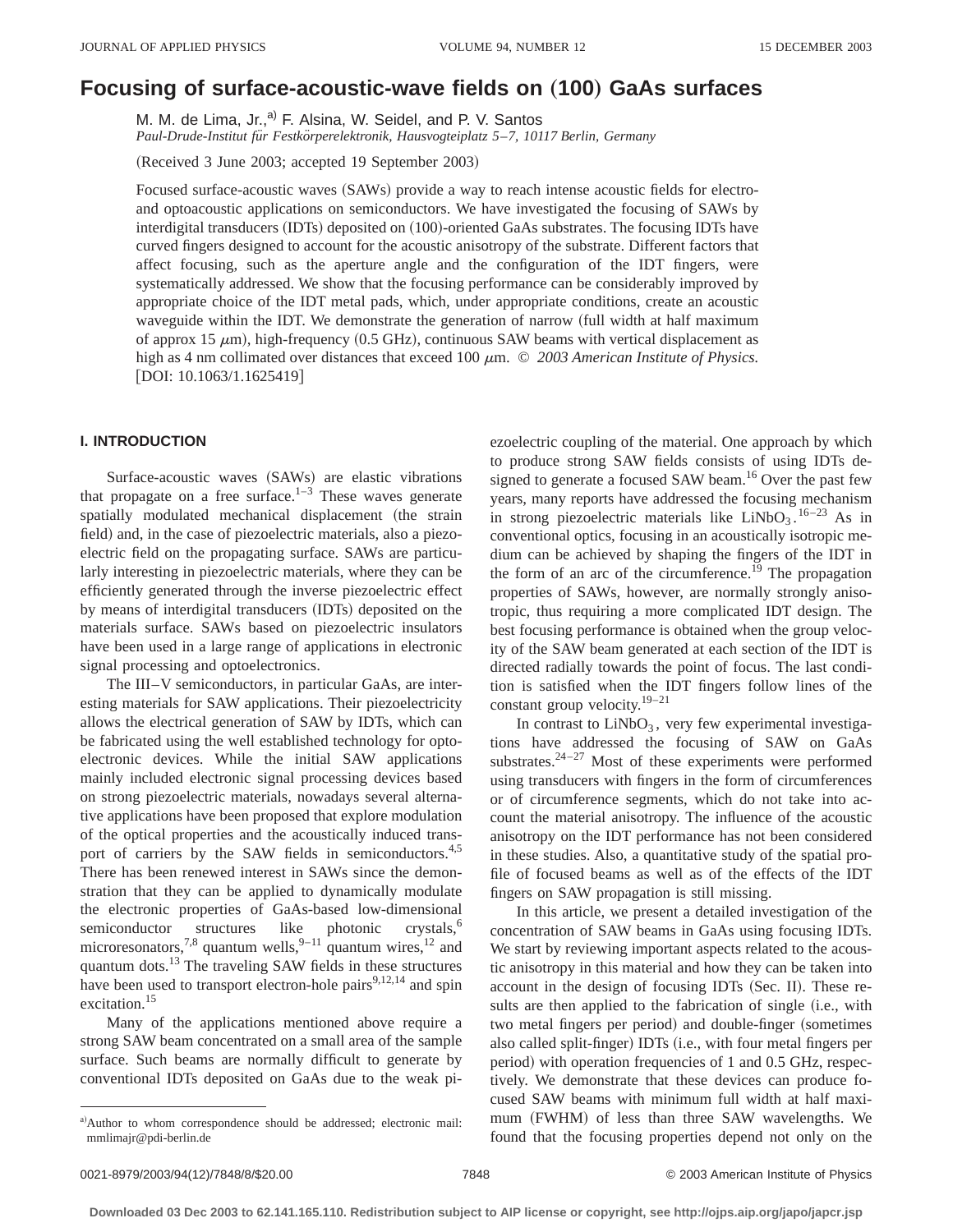

FIG. 1. Scheme of focusing of a surface-acoustic wave by an arc-shaped interdigital transducer finger.  $O$  denotes the focus position,  $\theta$  and  $\theta'$  are the propagation directions of the group  $(v_g)$  and phase velocity  $(v_g)$ , respectively.

aperture angle of the transducer, but also on whether the IDT is of single-finger or double-finger type for the same finger shape. Much better performance is observed in the latter. This is attributed to the strong Bragg reflections of the acoustic wave on the metal fingers of the single-finger IDTs, $^{28}$ which considerably alter the angular dependence of the SAW phase velocity and scatter the SAW within the IDT into bulk modes. We show furthermore that under appropriate conditions the IDT pads play a fundamental role in the focusing characteristics by waveguiding the SAW beam within the transducers. This effect is particularly important in small aperture IDTs, where it can be used to correct diffraction effects and to produce SAW beams with waists considerably smaller than those predicted by diffraction theory.

# **II. FOCUSING IDTS**

The SAW modes considered here are elastic vibrations with wave vector  $k_{SAW}$  forming a small angle  $\theta'$  with the  $\lceil 0\bar{1}1 \rceil$  direction of the (100) GaAs surface. These modes are superpositions of the longitudinal  $(L)$ , the fast  $(T_1)$ , and the slow  $(T_2)$  bulk transverse modes with the same wave vector  $k_{SAW}$ . In general, these waves have a displacement field with non-vanishing components along the  $x=[0\overline{1}1]$ ,  $y=[011]$ , and  $z=[100]$  directions, which satisfy the stress-free boundary condition in the surface plane. For propagation exactly along the *x* direction, the *y* component vanishes. In this case, the elastic mode becomes a true Rayleigh surface wave polarized in the *xz* plane. For other wave vector directions, (i.e.,  $\theta' \neq 0$ ), surface vibration turns into a leaky pseudosurface mode, which can be described as a pure Rayleigh mode coupled to the slow transverse  $T_2$  bulk mode.<sup>29</sup> Attenuation of this pseudo-SAW mode (which will hereafter be denoted simply as SAW) is related to the fact that the velocity of the Rayleigh wave in GaAs lies above that of the  $T_2$  bulk mode. The attenuation values depend on the wave vector angle  $\theta'$ relative to the *x* direction, and reach a maximum of about 0.01 dB/ $\lambda_{SAW}$  for  $\theta$ =0.14 rad.<sup>29</sup>

The focusing of SAWs using curved IDTs is performed by the superposition of SAW modes with different propagation angles. In order to focus the SAW beam at the origin *O* (see Fig. 1), the beam generated by the IDT fingers at a position  $P=(r,\theta)$  has to propagate with a group velocity



FIG. 2. Phase velocity  $v_p$  of the surface-acoustic wave (circles, from Ref. 30) and calculated effective electromechanical coupling  $k_{\text{eff}}^2$  (triangles) as a function of the deviation angle  $\theta'$  from the  $\lceil 0\bar{1}1 \rceil$  direction. The dashed line is a fit to the parabolic dispersion given by Eq.  $(1)$ .

directed along the line  $OP$ , where the angle  $\theta$  is used to describe the group velocity direction. This condition is satisfied if the shape of the IDT fingers coincides with the wave fronts emanating from a point source at  $O^{19,20}$  In order to calculate the geometric shape of the fingers, it is important to take into account the fact that the SAW propagation properties are strongly anisotropic in GaAs. For small deviation angles  $\theta'$ , the anisotropy in the phase velocity  $v_p$  can be described in terms of the anisotropy parameter *a* defined according to $^{2,16,18}$ 

$$
v_p(k_{\text{SAW}}, \theta') = v_{p_0} k_{\text{SAW}} (1 + a \theta'^2), \tag{1}
$$

where  $v_{p_0}$  is the phase velocity for propagation along [0 $\overline{1}1$ ] (i.e., for  $\theta' = 0$ ). The anisotropy leads to a steering angle  $\gamma$ between the group and the phase velocity  $(cf. Fig. 1)$  given by

$$
\gamma(\theta') = \tan^{-1} \frac{2a\,\theta'}{(1+a\,\theta'^2)} \sim 2a\,\theta',\tag{2}
$$

where the approximation on the right-hand side applies when  $a \theta^2 \ll 1$ . Using the previous expressions, it can be shown that the wave fronts leading to group velocities directing radially toward *O* follow the curve given by

$$
r(\theta) = r(0) \exp\left[\frac{a}{1+2a} \theta^2\right] \sim r(0) \left[1 + \frac{a}{1+2a} \theta^2\right], \quad (3)
$$

with

$$
\theta = (1 + 2a)\,\theta'.
$$

Equation  $(3)$  yields a parabolic angular dependence of the radius *r* for small angles  $\theta$ <sup>21</sup>

In order to determine the anisotropy parameter *a*, we have used high precision data for the angular dependence of the SAW velocity reported for GaAs wafers in Ref. 30. The data, which are reproduced in Fig. 2 (circles), can be fitted well with a parabola [cf. Eq.  $(1)$ ] in the angular interval  $-0.1<\theta'<0.1$  rad ( $-5.7^{\circ}<\theta'<5.7^{\circ}$ ), yielding anisotropy parameter  $a = -0.229 \pm 0.02$  and phase velocity  $v_{p_0}$  $=$  2862.3 m/s (dashed line). The parameter *a* determined above agrees very well with the value of 0.228 reported in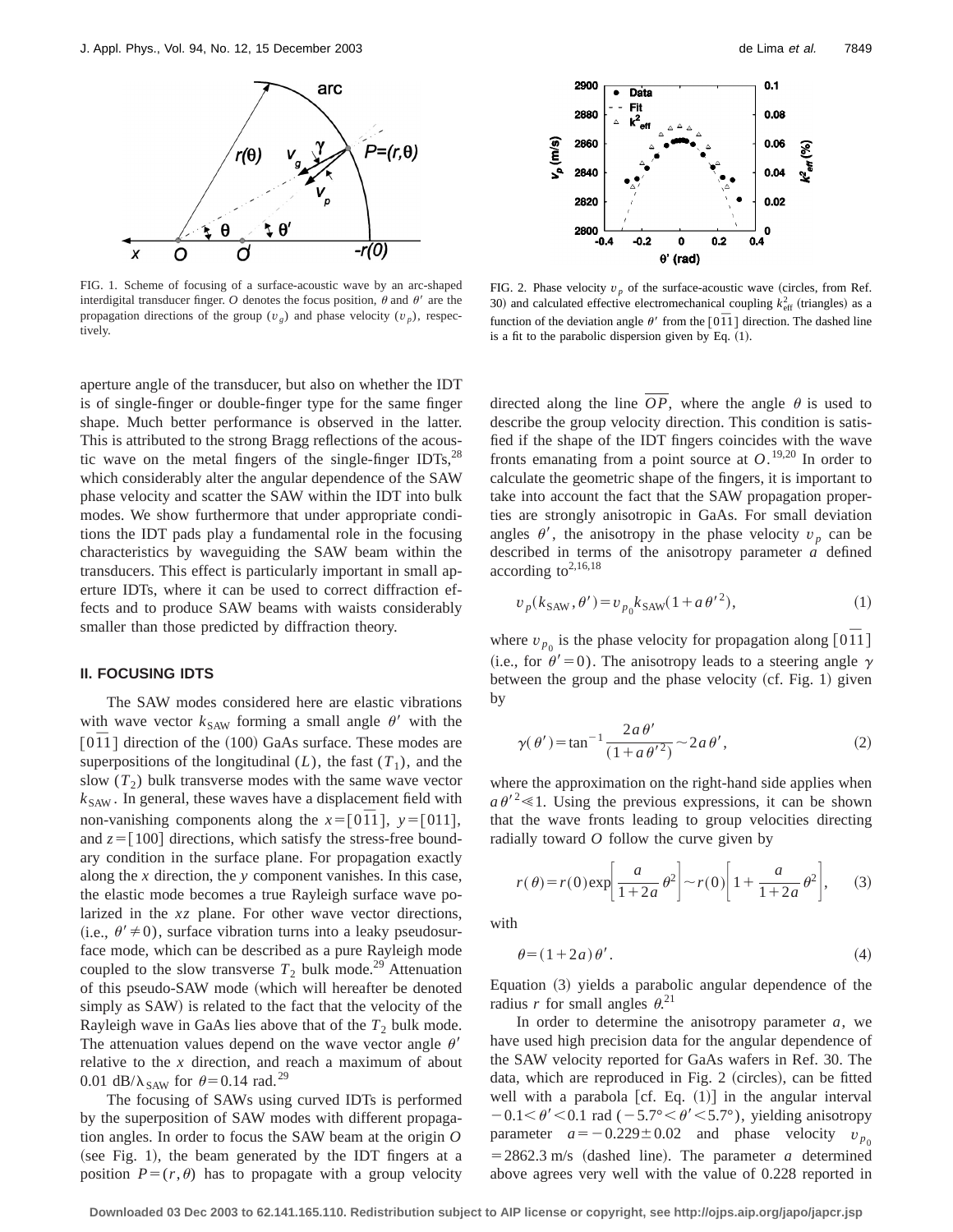

FIG. 3. Simulation of the square of the vertical displacement field averaged over time  $(\overline{u}_z^2)$  induced by a surface-acoustic wave along the directions (a) perpendicular (*y* direction) and (b) parallel (*x* direction) to the interdigital transducer axis, respectively. The dimension parameters for double-finger IDTs  $DF_1$ ,  $DF_2$ , and  $DF_3$  are summarized in Table I. The acoustic intensities are normalized to that of  $DF_2$  at point  $(x,y)=(0,0)$ . The calculations were performed for  $\lambda_{SAW}$ = 5.6  $\mu$ m following the procedure outlined in Ref. 18.

Ref. 31, but is significantly lower than the one reported in Ref. 2. For calculation of the IDT fingers, we have used a value of  $a=0.22$ .

The deviations from parabolic behavior increase significantly for  $|\theta'| > 0.2$  rad. Taking into account Eq. (4), the maximum aperture angle  $\phi$ , for which the parabolic approximation applies, becomes  $\phi=2(1+2a)\theta'_{\text{max}}=0.22$  rad.

In order to determine the spatial distribution of the SAW fields in focusing IDTs, we have performed numerical calculations of the field intensity near the focus. The calculations were based on the Huygens principle following the procedure outlined in Ref. 18. According to the latter, each period of the IDT is viewed as a collection of SAW point emitters distributed along the IDT fingers. The SAW amplitude is obtained by integrating the contributions from all the emitters in the IDT. The calculations take into account the intrinsic anisotropy of the GaAs substrate, but neglect the dependence of the SAW attenuation on the propagation direction. However, they include the effects of the angular dependence of the electromechanical coupling coefficient, which controls the SAW generation efficiency. To that end, we have assumed the coupling coefficient  $k_{\text{eff}}^2$  is proportional to the relative difference between the propagation velocity on the free and on the short-circuited surface. The calculated angular dependence of  $k_{\text{eff}}^2$  is displayed by triangles in Fig. 2; note that, in agreement with Ref. 27, the coupling decreases with the deviation angle  $\theta'$ . Together with deviation from the parabolic behavior mentioned above, the decrease in  $k_{\text{eff}}^2$  imposes an upper limit on the maximum usable IDT aperture  $\phi$ .

Figures  $3(a)$  and  $3(b)$  display simulation profiles of the square of the surface displacement field averaged over time  $(\overline{u_z^2})$  along the directions perpendicular (*y* direction) and par- $(u<sub>z</sub><sup>2</sup>)$  along the directions perpendicular (*y* direction) and parallel  $(x$  direction) to the IDT axis. The calculations were performed for IDTs with emission wavelength  $\lambda_{SAW}$ = 5.6  $\mu$ m and angular aperture  $\phi$  of 0.1 (*DF*<sub>1</sub>), 0.2 (*DF*<sub>2</sub>), and 0.3 rad  $(DF_3)$ . Note that the two first apertures are within the limit of validity of the parabolic approximation, while the third one is beyond the limit. The length  $(l_{\text{IDT}})$  as well as the minimum ( $w_{min}$ ) and maximum ( $w_{max}$ ) apertures of the IDTs are listed in Table I. The origin  $(x, y) = 0$  of the plots corresponds to point *O* defined in Fig. 1. To allow quantitative comparison between transducers, the vertical scales are normalized to  $\overline{u_2^2}$  of IDT  $DF_2$  at the origin.

The dependence of  $\overline{u_2^2}$  along the line of focus (*y* direction) reproduces well the  $\sin^2{k_{\text{SAW}}\phi/[2(1+2a) y]}$  dependence expected from diffraction theory, where  $sinc(\eta)$  $=\sin(\eta)/\eta^{16,18}$  We verified that the correction due to the angular dependence of  $k<sub>eff</sub>$  reduces the maximum intensity of

TABLE I. Summary of the parameters of the interdigital transducers used in this work. The properties displayed are the wavelength ( $\lambda_{SAW}$ ) and the frequency ( $f_{SAW}$ ), the aperture angle ( $\phi$ ), minimum ( $w_{min}$ ) and maximum  $(w<sub>max</sub>)$  apertures, length  $(l<sub>IDT</sub>)$ , and the area  $(A<sub>IDT</sub>)$  of the IDTs. The last three fields on the right show the calculated  $(w_b^{(c)})$  and measured  $(w_b^{(m)})$  beam waists, and the effective rf-power coupling parameter  $\Delta s_{11}$ . IDTs labeled *DF* and *SF* indicate double- and single-finger structures, and subscripts *L*, 1, 2, and 3 denote linear IDTs and focusing IDTs with aperture angles  $\phi$  of 0.1, 0.2, and 0.3 rad, respectively.

|                                        | <b>IDT</b>      | $\phi$<br>(rad) | $W_{\text{min}}$<br>$(\mu m)$ | $W_{\text{max}}$<br>$(\mu m)$ | $l_{\text{IDT}}$<br>$(\mu m)$ | $A_{\text{IDT}}$<br>$\mu$ m <sup>2</sup> )<br>$(10^5$ | $w_b^{(c)}$<br>$(\mu m)$ | $w_b^{(m)}$<br>$(\mu m)$ | $\Delta s_{11}$ |
|----------------------------------------|-----------------|-----------------|-------------------------------|-------------------------------|-------------------------------|-------------------------------------------------------|--------------------------|--------------------------|-----------------|
| Set 1                                  | $DF_L$          | $\cdots$        | 130                           | 120                           | 1960                          | 2.35                                                  | $\cdots$                 | $\cdots$                 | 0.38            |
| $\lambda$ <sub>SAW</sub> = 5.6 $\mu$ m | $DF_1$          | 0.1             | 18                            | 147                           | 1330                          | 1.07                                                  | 63                       | 35                       | 0.24            |
| $f_{SAW} = 510 \text{ MHz}$            | DF <sub>2</sub> | 0.2             | 18                            | 238                           | 1120                          | 1.41                                                  | 31                       | 26                       | 0.22            |
|                                        | DF <sub>3</sub> | 0.3             | 24                            | 273                           | 840                           | 1.23                                                  | 21                       | 24                       | 0.13            |
| Set 2                                  | SF <sub>L</sub> | $\cdots$        | 64                            | 60                            | 560                           | 0.34                                                  | $\cdots$                 | $\cdots$                 | 0.71            |
| $\lambda_{SAW} = 2.8 \ \mu m$          | SF <sub>1</sub> | 0.1             | 18                            | 147                           | 1330                          | 1.07                                                  | 31                       | 24                       | 0.43            |
| $fSAW=1.02 \text{ GHz}$                | SF <sub>2</sub> | 0.2             | 18                            | 238                           | 1120                          | 1.41                                                  | 16                       | 19                       | 0.18            |
|                                        | SF <sub>3</sub> | 0.3             | 24                            | 273                           | 840                           | 1.23                                                  | 10                       | 21                       | 0.13            |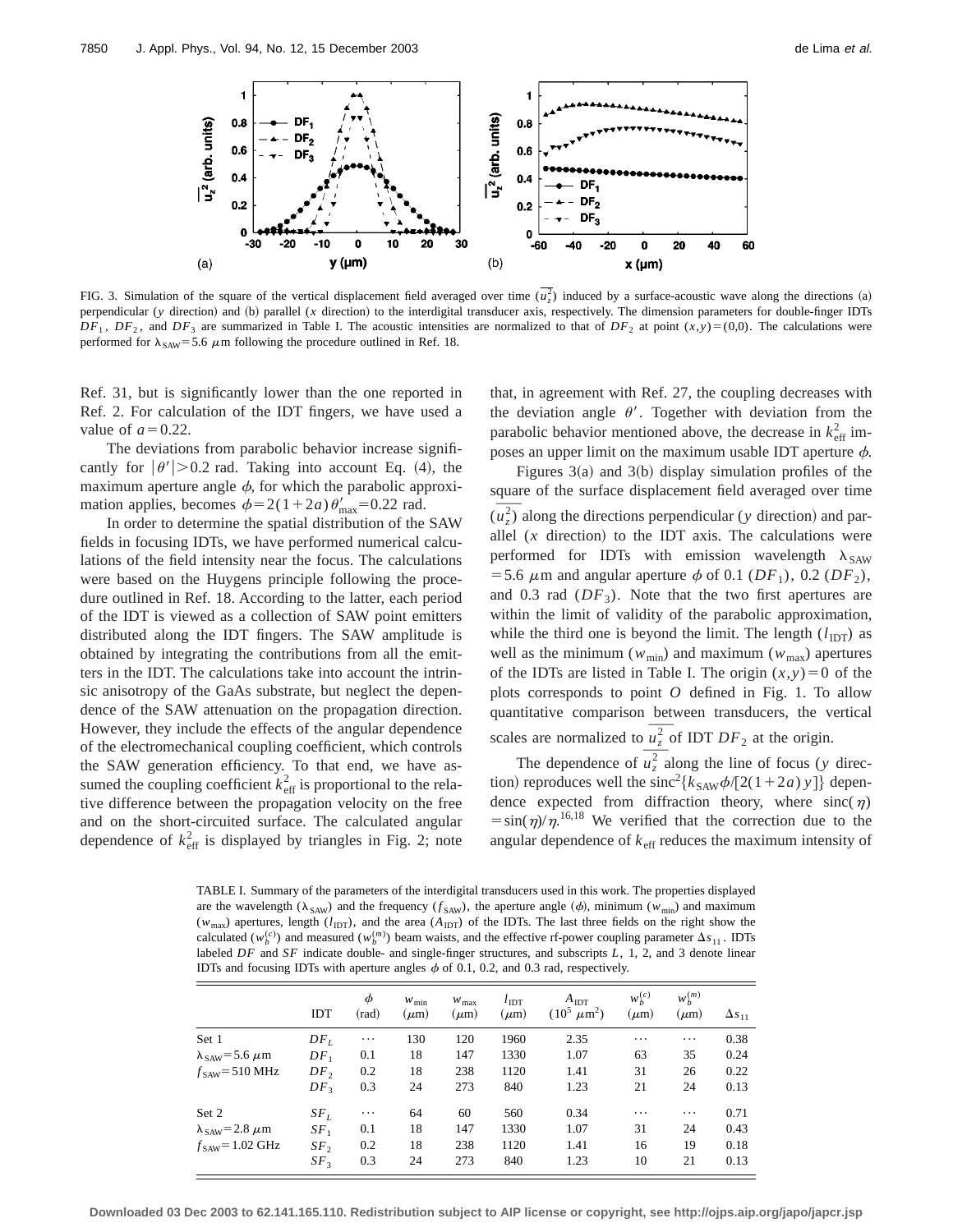$\overline{u}_z^2$  without appreciably changing its shape. The beam waist at the focus position, defined as twice the distance between the peak and the first zero of sinc, is given by  $16,18,21$ 

$$
w_b = 2\lambda_{SAW}(1 + 2a)/\phi.
$$
 (5)

In agreement with the last expression, the beam waists in Fig. 3(a) are inversely proportional to  $\phi$ . The  $u_z^2$  profiles show a weak dependence on the distance along the IDT axis [Fig.  $3(b)$ ], thus indicating a large depth of focus. Finally, note that the maximum of  $u_z^2$  shifts toward the IDT as the aperture angle  $\phi$  decreases. This is attributed to the increasing role of diffraction in narrow aperture IDTs.<sup>18</sup>

## **III. EXPERIMENT**

#### **A. IDT fabrication**

The IDTs investigated here, which are listed in Table I, were fabricated on undoped (100) GaAs wafers with the IDT axis aligned along the  $[0\bar{1}1]$  surface direction. In order to investigate focusing effects, two sets of focusing IDTs with aperture angles  $\phi$  of 0.1, 0.2, and 0.3 rad were fabricated. Set 1 consists of double-finger IDTs designed for an operating wavelength of  $\lambda_{SAW}$ =5.6  $\mu$ m and frequency  $f_{SAW}$  $=$  510 MHz. Within this set, the width and the spacing between two consecutive metal fingers corresponds to  $\lambda_{SAW}/4$ . The shape of the *m*th metal finger in these IDTs is given by Eq. (3) with  $r(0) = m\lambda_{SAW}/4$ . Set 2 is composed of singlefinger IDTs [i.e.,  $r(0) = m\lambda_{SAW}/2$ ] for the generation of SAWs with wavelength  $\lambda_{SAW}$ = 2.8  $\mu$ m (operating frequency of approx 1.02 GHz). Each set also includes a linear IDT. The width and spacing of the metal fingers are the same in sets 1 and 2. Note that the dimensions of the focusing IDTs are the same for both sets.

The IDT fabrication process employed contact photolithography followed by a lift-off metallization process. In contact lithography, the dimensions of the IDT structures are defined by a chromium lithographic mask, which was fabricated by electron-beam lithography. The nominal tolerance of the structures on the mask was  $\pm 0.1$  nm. The metal fingers in the focusing transducers were designed as small linear segments, following the parabolic shape given by Eq.  $(3)$ . A large number of segments per finger  $(50)$  was used in order to keep the maximum length of the individual segments below one and two  $\lambda_{SAW}$  in the transducers of sets 1 and 2, respectively. The metallization film consists of a 10 nm thick Ti layer followed by a 40 nm Al layer and a second 10 nm Ti layer.

### **B. Measurements of the SAW field**

The IDTs were excited by applying a radio-frequency (rf) power to its terminals. We will specify the power levels in terms of the nominal rf power  $P_{\text{rf}}$  supplied by the microwave generator. In order to determine the actual acoustic power, the rf reflection parameters were also measured by a network analyzer.

The measurements of SAW vertical displacement  $(u_7)$ were performed using a Michelson interferometer, which can detect vertical displacements a fraction of an angström. The



FIG. 4. Optical micrograph of the aperture output of a double-finger focusing transducer ( $DF_2$  in Table I). The curved fingers are designed to follow the group velocity curves. The two triangles at the upper and lower left corners indicate the origin  $O$  (cf. Fig 1). The dotted rectangle indicates the area scanned in the interferometry measurement shown in Fig. 5.

interferometer operates using a single-mode laser source with a wavelength of 532 nm, which is focused to an approx 1  $\mu$ m wide spot on the sample surface using a 50 $\times$  objective. In order to check the spatial resolution of the interferometer, measurements of the SAW amplitude were also performed using a  $100 \times$  objective. No difference was observed between the two cases, thus indicating that the SAW amplitudes are not limited by the spatial resolution of the measurement setup. Two-dimensional profiles of SAW vertical displacement  $u<sub>z</sub>$  were obtained by scanning the laser beam over an area up to  $100 \times 100 \ \mu \text{m}^2$  on the sample surface. The output of the interferometer is detected by a fast photodiode (frequency response of  $2$  GHz). The amplitude of the diode signal, measured using a spectrum analyzer, is proportional signal, measured using a spectrum analyzer, is proportional<br>to the time-averaged value  $\overline{u_z^2}$ . Phase sensitive measurements were performed by mixing the diode signal with the rf signal used to drive the IDT. The signal detected in this case is proportional to  $u<sub>z</sub>$ .

## **IV. RESULTS**

#### **A. Beam profiles**

Figure 4 shows an optical micrograph of the output aperture of transducer  $DF_2$ . The structure with curved double fingers, which follow the group velocity isotherms, can be observed. The two triangles in the left-hand corners point towards the origin *O*, which lies on the IDT axis.

Figure 5 shows profiles of  $u_z$  recorded on IDT  $DF_2$  for a fixed phase of the SAW, and for excitation power  $P_{\text{rf}}$  $=10$  mW. These profiles were measured within the area indicated by the rectangle in Fig. 4, which is partially located within the IDT. The wave fronts of constant phase are very well defined and do not change as one goes from the region inside to the outside the transducer. Note, in addition, that the *x* position of the side lobes centered at  $|y| \sim 15 \mu$ m, which correspond to the secondary maxima in the sinc function, coincides with that of the main lobe at  $y=0$ , thus indicating an almost flat wave front. Similar results were obtained for all double-finger transducers.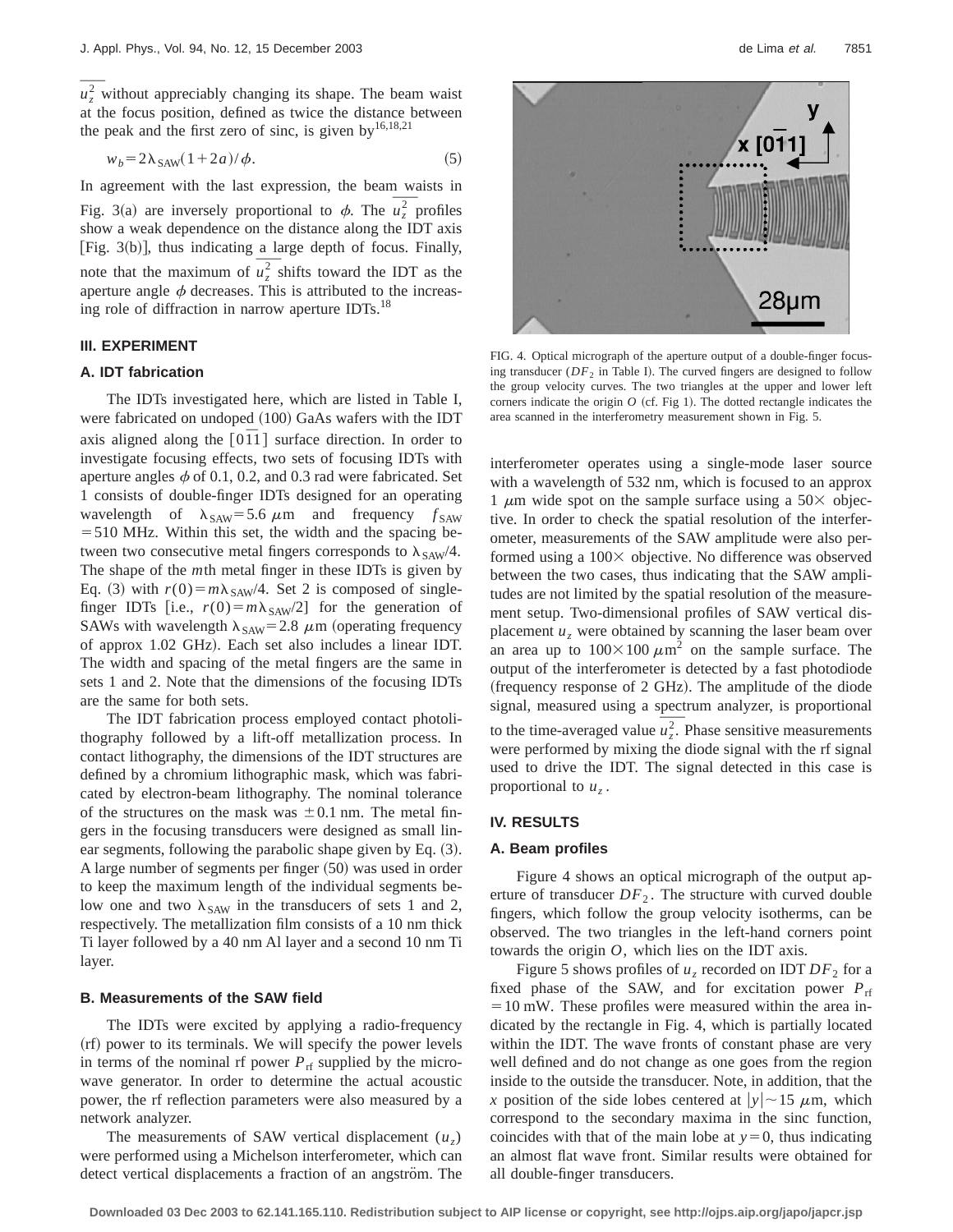

FIG. 5. Vertical displacement  $(u<sub>z</sub>)$  measured by interferometry on doublefinger interdigital transducer  $DF_2$  (powered with  $P_{\text{rf}} = 10 \text{ mW}$ ) in the area indicated in Fig. 4.

Figure 6 displays a spatial profile of  $u^2$  recorded over a large area in front of  $DF_1$  under excitation with  $P_{\text{rf}}$  $=10$  mW. Figure 7 shows in a linear plot the integrated power flux across the beam cross section, defined as power flux across the beam cross section, defined as  $I_x = \int_{-\infty}^{\infty} u_x^2(x, y) dy$  as well as the beam waist as a function of the *x* position. It is interesting to note that the maximum<br>intensity of  $\overline{u_z^2}$  (and the minimum beam waist) of the beam is not located at the nominal focus [corresponding to  $(x, y)$ ]  $= (0,0)$ ], but that the intensity increases (and the beam waist decreases) as one moves towards the edge of the IDT fingers (the IDT fingers are located at  $x < -150 \mu$ m). The FWHM at this position is only 15  $\mu$ m, i.e., less than three times the SAW wavelength.

The small reduction in the maximum intensity of  $u^2$ , with an increase in  $x$  is consistent with the large depth of focus predicted for  $DF_1$  in Fig. 3(b). Note that the beam waist increases only 5% over the first 50  $\mu$ m (approx 9  $\lambda$ <sub>SAW</sub>) from the IDT. The large amplitude and the good collimation over distances exceeding 100  $\mu$ m make the focused SAW beam an ideal channel for acoustically induced transport. Furthermore, the SAW beam propagates for more than  $150\lambda_{SAW}$ (approx 900  $\mu$ m) without substantial attenuation. For distances that exceed 1000  $\mu$ m, slight attenuation is observed.



section and (b) beam waist  $w<sub>b</sub>$  as a function of the distance from the focus for double-finger interdigital transducer  $DF_1$ . The position  $x=0$  corresponds to the origin *O*.

The dependence of the focusing performance on the aperture angle is illustrated in Fig. 8, which shows cross sections of  $u^2$ , measured along *y* in front of different focusing IDTs. The corresponding profile of a linear transducer *DFL* is also shown for comparison. In all cases, the IDTs were excited with the same rf power  $P_{\text{rf}} = 10 \text{ mW}$ . In set 1, the  $u^2$ profiles narrows when  $\phi$  increases from 0.1 to 0.2 rad, but a further increase to 0.3 rad leads to no significant reduction in beam waist. For IDTs with  $\phi$ >0.2 rad, the real dispersion [instead of the simplified parabolic approximation of Eq.  $(1)$ ] has to be used to calculate the finger shape. We note, how-



FIG. 6. Two-dimensional profile of the square of the vertical displacement FIG. 6. Two-dimensional profile of the square of the vertical displacement field averaged over time  $(\overline{u_z^2})$  measured in front of double-finger interdigital transducer  $DF_1$  (powered with  $P_{\text{rf}} = 10 \text{ mW}$ ). The position  $(x, y) = (0,0)$ corresponds to the origin  $O$  (cf. Fig. 1).



FIG. 8. Profile of the square of the vertical displacement field averaged over FIG. 8. Profile of the square of the vertical displacement field averaged over<br>time  $(\overline{u_z^2})$  along the beam cross section measured by interferometry in front of different focusing interdigital transducers of set 1. The profile for singlefinger interdigital transducer  $SF<sub>1</sub>$  is also displayed for comparison.

**Downloaded 03 Dec 2003 to 62.141.165.110. Redistribution subject to AIP license or copyright, see http://ojps.aip.org/japo/japcr.jsp**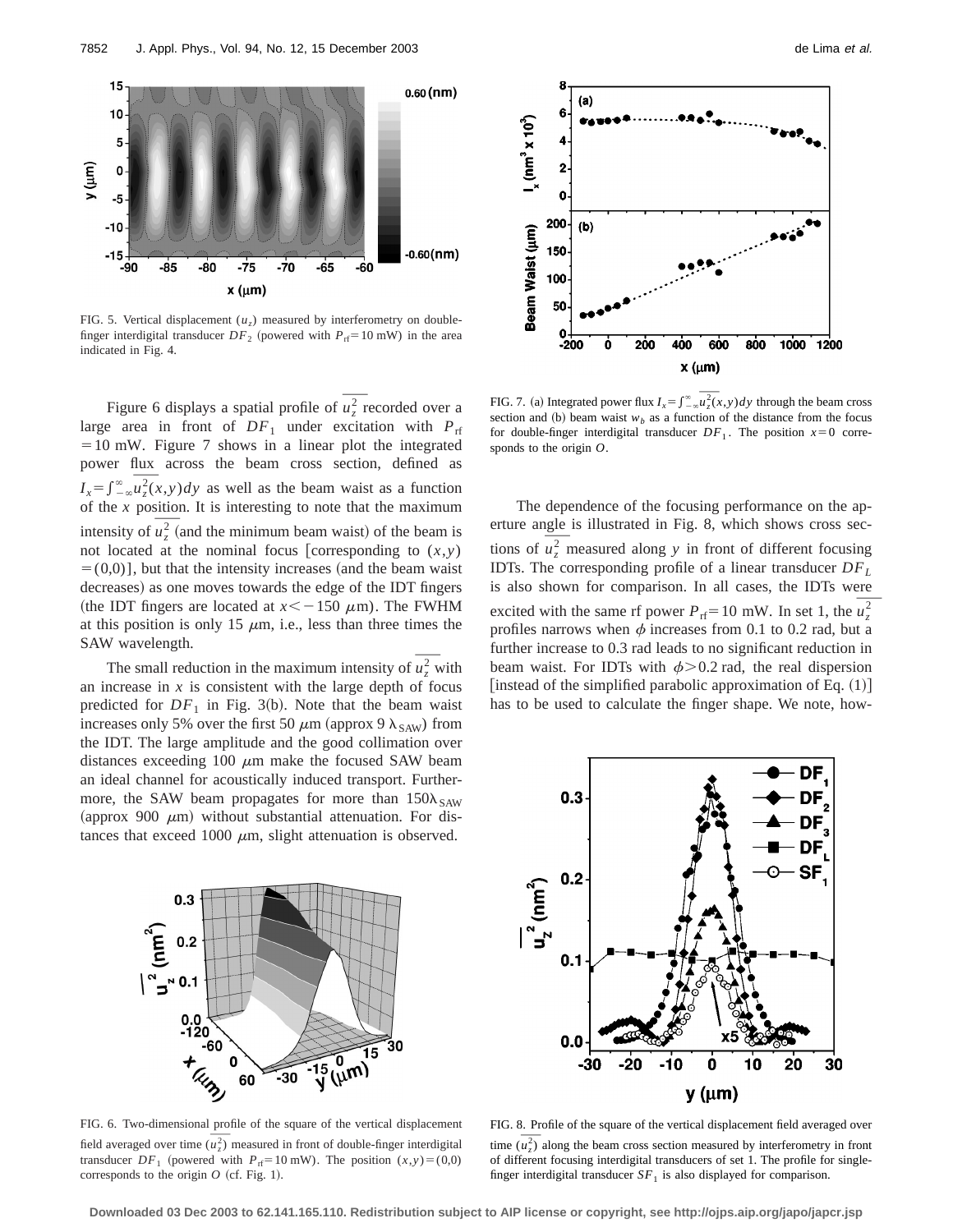ever, that since  $k_{\text{eff}}$  considerably decreases for  $\phi$ >0.2 rad, only minor improvements are expected for larger  $\phi$ .

Due to the lower operating wavelength, the IDTs of set 2 are expected to have a beam waist  $(w_h)$  equal to half that of set 1. Such behavior, however, is not observed in the experimental data. Moreover, in this set, no systematic dependence of  $w_b$  on  $\phi$  was observed (cf. Table I), which is again at odds with the calculated results. Reasons for the bad focusing performance of the single-finger IDTs will be discussed in Sec. IV B.

The measured waists  $w_b^{(m)}$ , obtained by fitting the experimental data to the  $\text{sinc}^2$  function defined in Sec. II A, are compared to the predictions  $w_b^{(c)}$  of Sec. II A in Table I. In the case of double-finger IDTs, the calculations agree reasonably well with the experimental results for IDTs with large aperture angles. For  $\phi$ =0.1 rad (see the data for *DF*<sub>1</sub>), however, the measured waist is considerably smaller than the predicted one. The reason for the discrepancy between the measured and calculated waists in this case is attributed to the waveguiding effect introduced by the IDT pads. Metallization in the pad region leads to a difference in SAW velocity in the finger area  $(v_{SAW,f})$  and on the contact pads  $(v_{SAW,p})$  (see Fig. 4). Following the procedure described in Ref. 8 and assuming that the metallization consists of a single Al layer with an effective thickness of 60 nm, we calculate that, while  $v_{SAW, f}$  is essentially equal to the SAW velocity on the bare substrate,  $v_{\text{SAW},p}$  is a factor of  $n_v$  $=1.0032$  larger. The higher velocity in the pad region leads to confinement of the SAW mode in the finger region, thus reducing spreading of the beam by diffraction. In fact, by using simple arguments of geometric optics, we estimate from  $n<sub>v</sub>$  an angle of total reflection of  $arcsin(n<sub>v</sub>)=85.4^{\circ}$ . The same model yields exponential decay of the SAW intensity in the pad region with a characteristic decay length of  $\lambda_{\text{SAW}}/[4\pi\sqrt{(1-n_v^2)}]$  ~  $\lambda_{\text{SAW}}$ .<sup>2,32</sup> It is interesting to note that the FWHM of the SAW profiles for  $DF_1$  and  $DF_2$  in Fig. 8 is very similar to the IDT output aperture of 18  $\mu$ m (as illustrated in Fig. 4, the aperture is slightly larger than the minimum width for overlapping of the fingers  $w_{\text{min}}$  listed in Table I).

In order to demonstrate the waveguiding effect produced by the fingers, we employed the IDT configuration with two focusing IDTs (of  $DF_1$  type), shown in the inset of Fig. 9. The IDT on the right works as a source of a wide diverging SAW beam (beam waist of more than 150  $\mu$ m), which is subsequently refocused by the IDT on the left. The latter was kept under open-circuit conditions. The squares and dots in Fig. 9 represent cross sections of  $\overline{u_7^2}$  measured along lines *A* and *B* shown in the inset. Along line *B*, the beam waist reduces to values comparable to those displayed for  $DF_1$  in Fig. 8. Narrowing of the SAW beam could also be due to strong SAW absorption in the metal pads. We checked this possibility by short circuiting the IDT on the right during measurement in order to simulate conditions under a metallized surface. No appreciable change in transmission was observed, thus eliminating absorption effects and providing evidence of the role of metallization pads as cladding regions.



FIG. 9. Cross sections of the square of the vertical displacement field aver-FIG. 9. Cross sections of the square of the vertical displacement field averaged over time  $(\overline{u_z^2})$  measured along lines *A* and *B* in the configuration displayed in the inset. The distance between these two lines is 2.4 mm. The interdigital transducer on the right is used as a surface-acoustic wave generator and the IDT on the left as a passive SAW concentrator (both IDTs are double finger of  $DF_1$  type). The IDT on the right was powered with  $P_{\text{rf}}$  $=10$  mW while the one on the left was kept under open-circuit conditions.

## **B. Focusing efficiency**

The performance of focusing IDTs is judged not only by the minimum beam waist, but also by the intensity of the SAW beam it can produce. As will be demonstrated here in Sec. IV B, a analysis of the beam intensity also allows us to determine the mechanisms that limit the focusing performance of the devices.

The measurements in Fig. 8 were performed by applying the same nominal rf power of  $P_{\text{rf}}=10$  mW to the different IDTs. According to Fig. 8, the highest SAW amplitudes in set 1 were obtained for transducers *DF*<sup>1</sup> and *DF*<sup>2</sup> . The superior capability of these IDTs to produce large SAW amplitudes compared to linear IDTs becomes even more evident if we take into account the fact that the conversion efficiency between electrical and acoustic powers is considerably smaller in focusing devices, since their design was not optimized to improve rf coupling. The electrical conversion efficiency is quantified by  $\Delta s_{11} = s_{11}^{(f_{SAW})} - s_{11}^{(0)}$ , where  $s_{11}^{(f_{SAW})}$  and  $s_{11}^{(0)}$  denote the rf-reflection coefficient at the SAW resonance frequency and outside it, respectively.  $\Delta s_{11}$  is listed for the different transducers in Table I. In general,  $\Delta s_{11}$  decreases with an increase in aperture angle. In set 1, the lower value of  $\Delta s_{11}$  of the focusing IDTs compared to the linear one is partially due to the smaller area.

The results described in the previous paragraph indicate that the SAW amplitude can be substantially increased by improving rf coupling to the IDT. In fact, we were able to double  $u^2$  of  $DF_2$  by using a stub matching box. By applying a rf power of 250 mW, vertical displacements  $|u_z|$  as large as 4 nm could be generated by this IDT.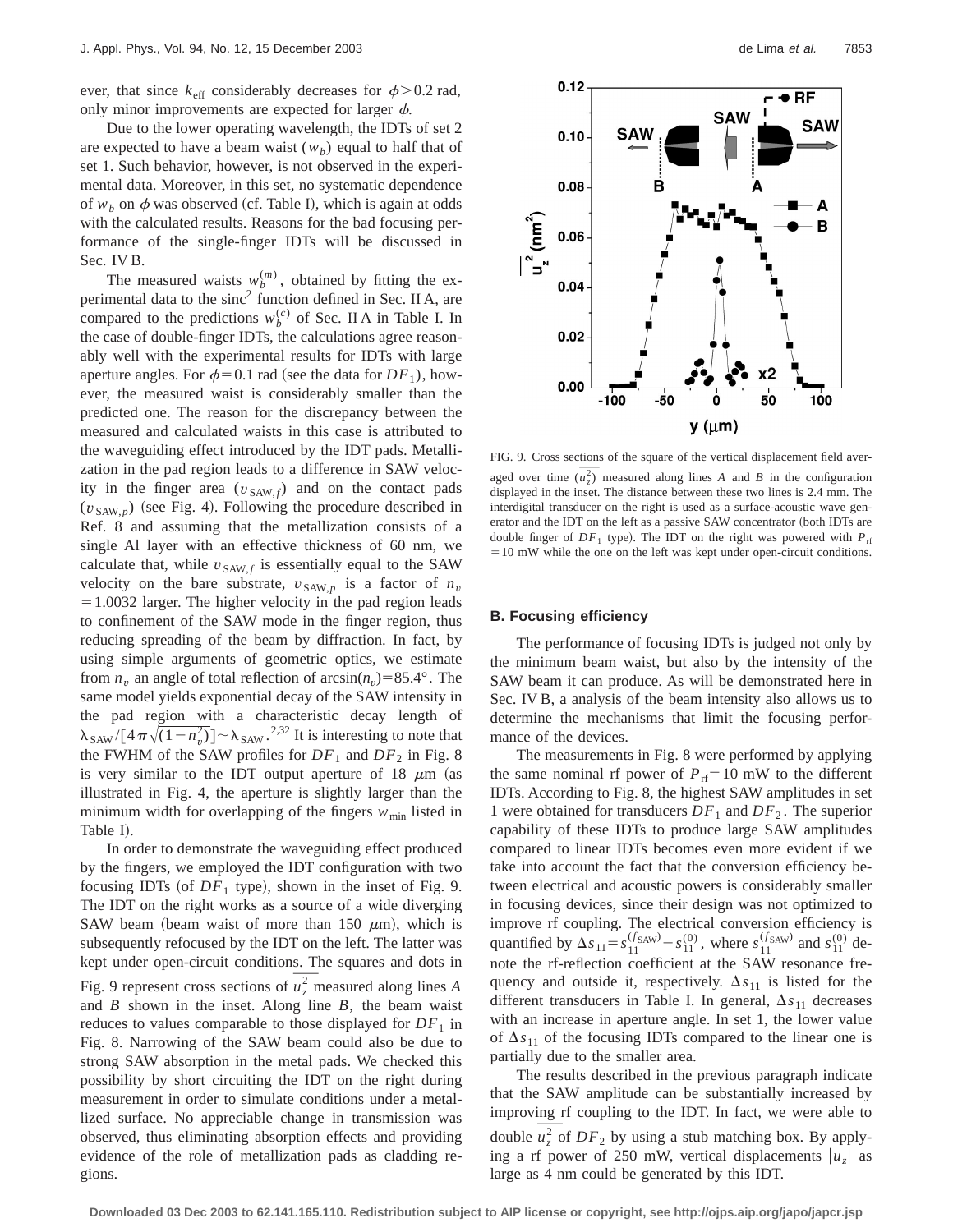

FIG. 10. Experimental results for the (a) amplitude ( $\xi_a$ ) and (b) power efficiency ( $\xi_p$ ) of the single-finger (SF) and double-finger (DF) interdigital transducers.

Figure 10(a) displays the normalized ratio  $\xi_a = \overline{u}_z^2(y)$  $\frac{50}{(\Delta s_{11}P_{\text{rf}})}$ , which expresses the capability of the transducer to produce high SAW amplitude at the output of the IDT per unit of acoustic power. For the IDTs in the first set,  $\xi_a$  is approximately four times larger for the focusing IDTs than for the linear one. Likewise, the beam waist  $\xi_a$  saturates for apertures  $\phi > 0.1$  rad for the IDTs in set 1 (cf. Table I).

In contrast, the single-finger IDTs (set 2) display much lower  $\xi_a$ . The reasons for such poor performance can be understood if one considers the total SAW flux that crosses the focus plane. The latter will be stated in terms of a power coefficient  $\xi_p$  defined as

$$
\xi_p = \frac{f_{SAW}}{1 \text{ GHz}} \frac{1}{\Delta s_{11} P_{\text{rf}}} \int_{-\infty}^{\infty} \overline{u_z^2}(0, y) dy. \tag{6}
$$

Since the aperture angles are very small for all IDTs,  $\xi_p$  is proportional to the fraction of rf power converted into a SAW mode, which subsequently propagates through the focus plane. Note that, contrary to  $\xi_a$ , this parameter also takes into account SAW loss due to conversion to bulk modes either during generation or during propagation to the focus plane. The frequency ratio  $f_{SAW}/(1 \text{ GHz})$  accounts for the inverse dependence of  $u^2$  on frequency, thus allowing comparison of transducers with different operation frequencies. In set 1,  $\xi_p$  decreases with  $\phi$ , thus indicating that either (i) a larger fraction of bulk-like acoustic modes is generated by the IDT fingers or (ii) the SAW is increasingly attenuated during propagation.

The values of  $\xi_p$  are significantly smaller in the IDTs of set 2. Except for the finger arrangement, the focusing IDTs in this set have the same dimensions as those in set 1. The small  $\xi_p$ 's thus indicate that the reduction is due to mechanism (ii), i.e., to attenuation of the SAW during propagation. The high attenuation rates in set 2 are attributed to strong reflection of the SAW beam on the metal fingers. In fact, it is well known that the metal fingers in the single-finger IDTs act as an efficient first-order Bragg reflection grating for the SAW, since their separation corresponds exactly to  $\lambda_{SAW}/2$ . The strong Bragg reflections turn these IDTs into a standing wave cavity for the SAW beam with high acoustic amplitude inside the transducer. The multiple reflections in the single-finger IDTs increase scattering of the SAW into bulk modes, thus reducing the efficiency of  $\xi_a$  and  $\xi_p$  (cf. Fig. 10). The reflection effects are minimized in the double-finger configuration, where the metal grating is changed into a second-order grating at the SAW wavelength by doubling the number of fingers per period.

The cavity effect becomes apparent by comparing the SAW amplitudes at the center and at the output aperture of the transducers. For the double-finger focusing transducers,  $u<sub>z</sub><sup>2</sup>$  increases continuously as one goes from the wide to the narrow aperture. In contrast, for the single-finger structures  $u<sub>z</sub><sup>2</sup>$  always reaches its maximum inside the IDT. The effect is particularly strong for the linear transducer  $SF<sub>L</sub>$ , where the  $u<sub>z</sub><sup>2</sup>$  at the center of the finger region is approximately 30 times larger than that at the output ends.

The cavity effect has also consequences for the focusing performance, since it is expected to change the angular dependence of the SAW velocity and, thus, the effective anisotropy parameter *a*. Furthermore, due to the strong reflections and scattering in bulk modes, only the fingers close to the narrow IDT output aperture contribute to the SAW emitted field. In the design employed here, the effective emission area becomes very small, thus leading to the low SAW intensities of the focusing single-finger structures. In fact, the increase in efficiency of the single-finger IDTs with an increase in aperture angle  $\phi$  can be accounted for by the increase in effective emission area. Better performance is then expected by  $(i)$  increasing the length and  $(ii)$  reducing the number of fingers.

#### **V. CONCLUSIONS**

In summary, we have investigated the concentration of SAW beams in GaAs using focusing IDTs. Two focusing mechanisms were identified. The first is associated with the curved shape of the IDT fingers, which were designed to generate a SAW beam with group velocity directed towards